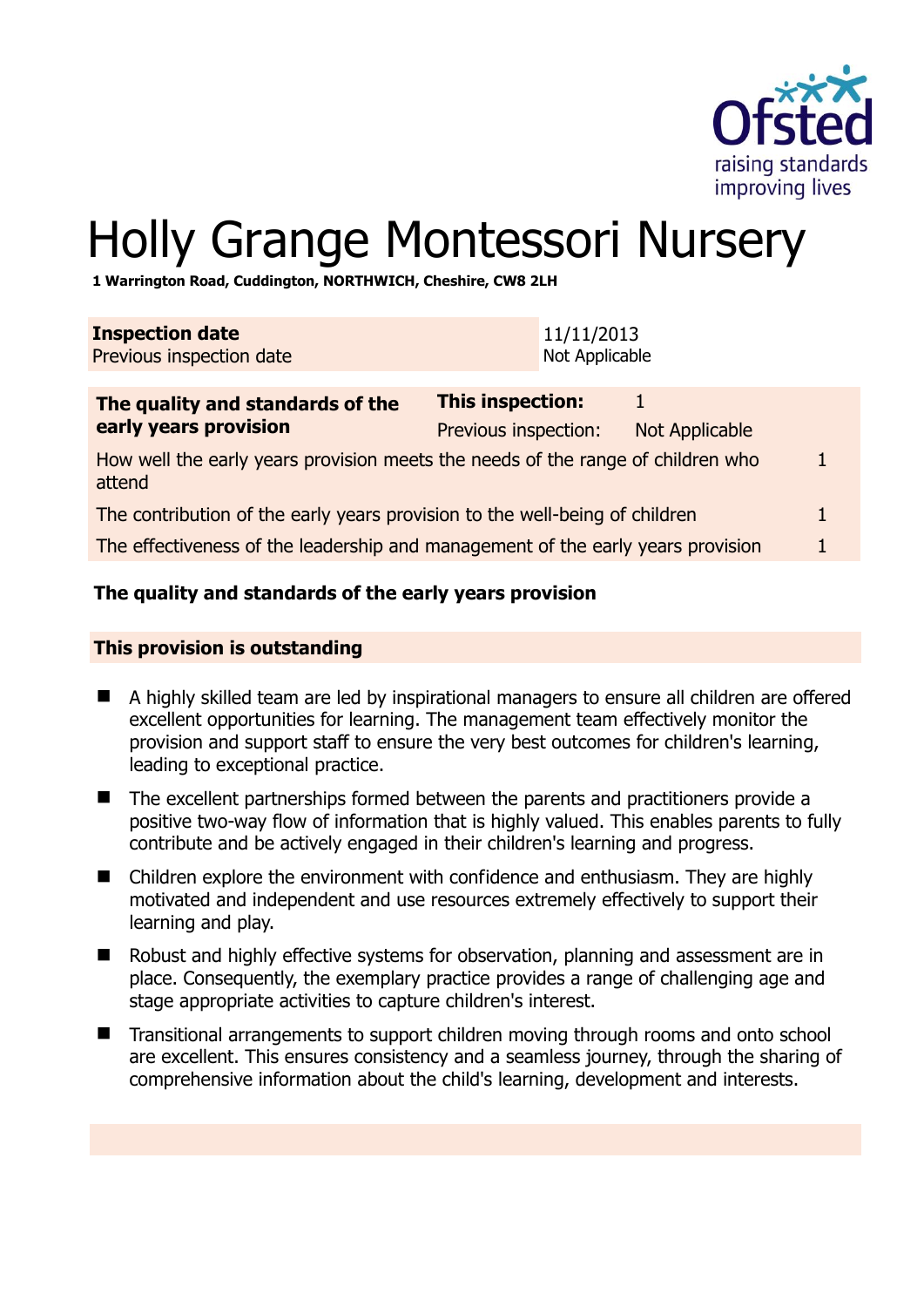# **Information about this inspection**

Inspections of registered early years provision are:

- $\bullet$  scheduled at least once in every inspection cycle the current cycle ends on 31 July 2016
- scheduled more frequently where Ofsted identifies a need to do so, for example where provision was previously judged inadequate
- **•** brought forward in the inspection cycle where Ofsted has received information that suggests the provision may not be meeting the legal requirements of the Early Years Foundation Stage or where assessment of the provision identifies a need for early inspection
- **•** prioritised where we have received information that the provision is not meeting the requirements of the Early Years Foundation Stage and which suggests children may not be safe
- scheduled at the completion of an investigation into failure to comply with the requirements of the Early Years Foundation Stage.

The provision is also registered on the voluntary and compulsory parts of the Childcare Register. This report includes a judgment about compliance with the requirements of that register.

# **Inspection activities**

- The inspector observed activities in all rooms and the outdoor learning environment.
- . The inspector spoke to the management team, parents, practitioners, staff and children throughout the inspection.
- The inspector carried out a joint observation of staff and children with the owner/manager.
- The inspector looked at documentation, including children's records, assessments, planning and a selection of policies and procedures.

#### **Inspector**

Ron Goldsmith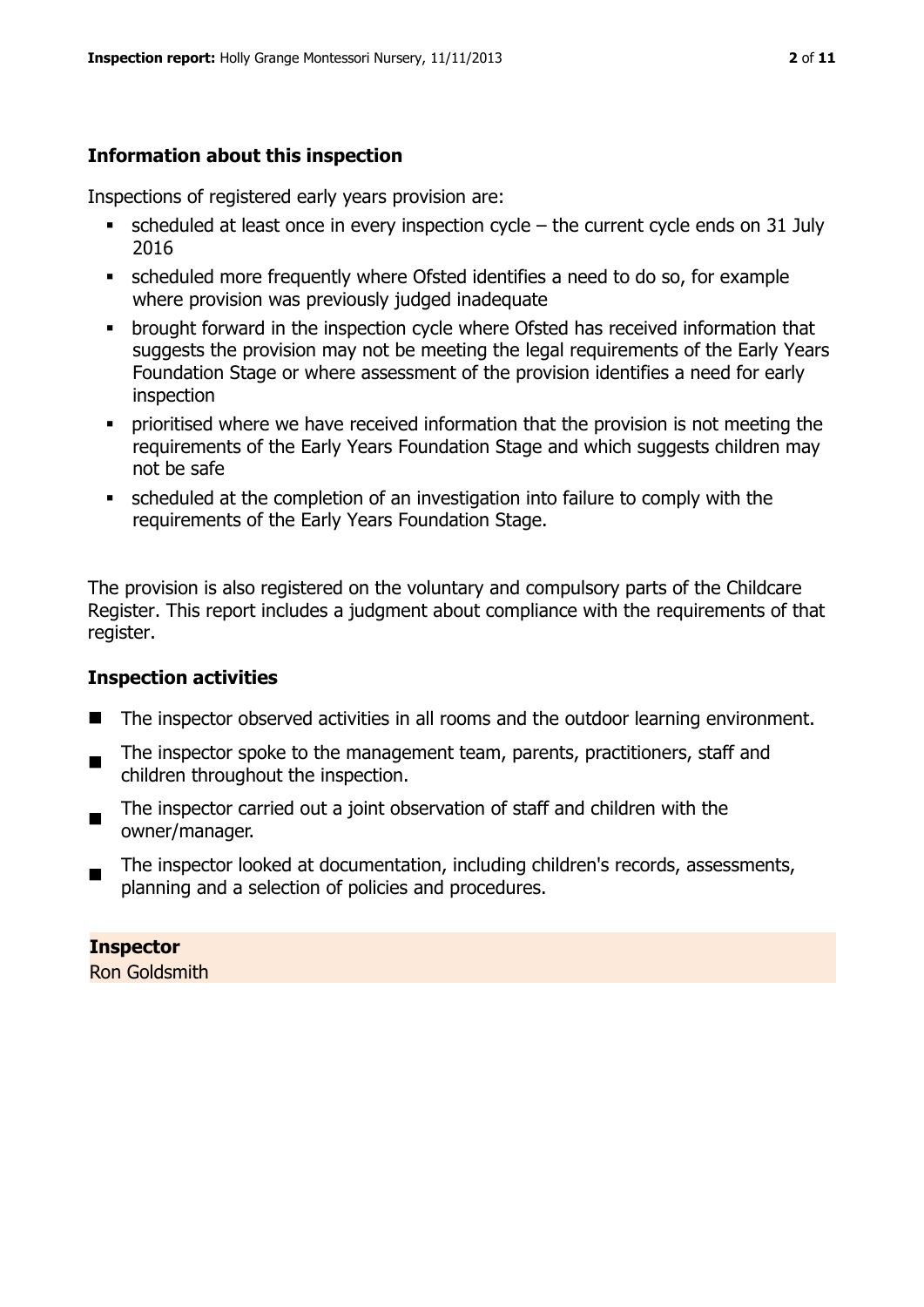# **Full report**

#### **Information about the setting**

The Holly Grange Montessori Day Nursery was registered in 2013 on the Early Years Register and the compulsory and voluntary parts of the Childcare Register. It is one of two settings owned and managed by the provider. The nursery operates from five rooms in a converted two-storey detached house in Cuddington, Cheshire. Rooms on the upper floor are accessed via stairs. There is access to an enclosed outdoor play area.

The nursery employs 14 members of staff to work with the children, all of whom have a relevant early years qualifications, including one with Qualified Teacher Status, one with Early Years Professional status, three with Montessori qualifications and one with a degree in Early Years. There are currently 61 children on roll, all of whom are within the early years age range.

The nursery is open Monday to Friday, from 8am to 6pm, for 51 weeks of the year. The nursery operates in line with the Montessori educational philosophy. The nursery receives support from the local authority and is a member of the National Day Nurseries Association. It has been granted an Investors in People award.

#### **What the setting needs to do to improve further**

#### **To further improve the quality of the early years provision the provider should:**

■ consider enhancing the excellent practice of children's dynamic outdoor play by, for example, providing additional resources to further enhance their imaginative play.

#### **Inspection judgements**

#### **How well the early years provision meets the needs of the range of children who attend**

Children show very high levels of independence, curiosity, imagination and concentration. They are highly effective learners who respond to the rich educational programmes and imaginative experiences provided. The needs of all children are met exceptionally well. Practitioners have an excellent understanding of the Statutory framework for the Early Years Foundation Stage, which helps them to plan effectively around children's interests and abilities. Therefore, teaching continually challenges children so they make rapid progress in their learning and development. Practitioners observe and assess children's progress against each area of learning, which helps them to identify if there are any gaps or delay in their development. Practitioners work very closely with outside professionals to enhance and support children's learning.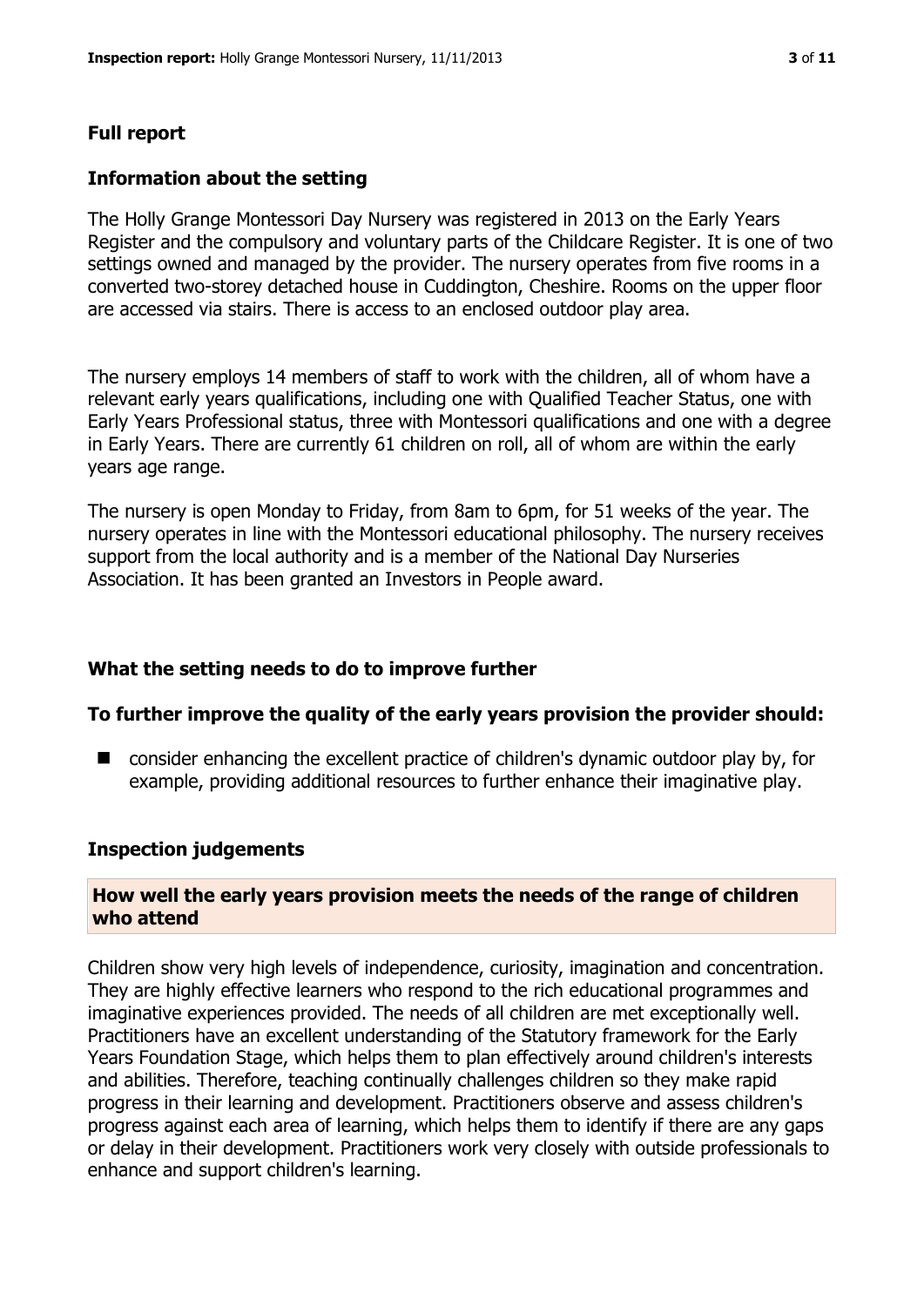Teaching inspires children to become highly motivated learners. For example, practitioners help the children celebrate a birthday and their developing understanding of the world by using a candle, a model of earth and a model of the sun. The child whose birthday it is walks with the earth around the group. Each circular walk around the group represents a year in his life. Children enthusiastically contribute to the practitioners skilful questioning, responding to questions such as 'what might they learn in their first year?' and so on, until the present day. When asked 'what might they learn this year?' children respond by saying 'writing and going to big school'. In this way children begin to explore the world around them and practitioners are able to introduce and discuss key words and concepts, skilfully extending children's language by modelling and posing questions such as 'do you think this will be an exciting time?' This teaching promotes children's language and recall skills and has a significant impact on their capacity to learn.

The stimulating environment is bright and imaginative and significantly enhances children's learning as they access resources and engage in independent play. Children are extremely confident and self-assured and explore their surroundings with a very high level of enthusiasm. The environment is rich in print and children are encouraged to notice that text carries meaning. The outside area is very well resourced and imaginative, although there is scope to enrich the already excellent resources for children's imaginative play, by enhancing the resources and props for imaginative play. All areas of learning are exceptionally well promoted in the outdoors, which children enjoy accessing on a daily basis. Children delight in making bubbles in water play or filling pots with rice. The needs and interests of individual children are incorporated into planning activities that inspire and challenge them. For example, quieter or newer children are sensitively drawn into playing with other children. Practitioners expertly recognise when some children are reluctant to join in and will find an activity which a child will enjoy. Consequently, each individual child makes rapid progress.

Practitioners make thorough observations to identify the next steps in children's development. They set realistic targets for children, which supports exceptionally well their progress towards the early learning goals. The progress checks at age two are completed with parents, to help identify any emerging concerns. Practitioners are highly skilled in using a development tracker. Staff reference tracking grids frequently, enabling them to clearly identify children's skills and assess if they are emerging, developing or embedded. This supports children's early language skills, personal, social and emotional development and physical development through building on children's first-hand experiences. Robust observation and assessment procedures monitor children as they work towards the early learning goals and develop the necessary skills to support their readiness for school. Observations clearly identify next steps in children's development, as parents contribute to children's learning by undertaking observations at home and commenting in daily diaries. Staff have excellent partnerships with parents, which are developed through superb settling-in procedures and completing 'all about me' books. In addition, staff undertake baseline assessments, which identify children's developmental starting points upon entry. This allows a consistent approach in supporting children's needs between home and nursery. Parents are kept very well informed of their child's progress through parent evenings, newsletters and daily verbal feedback.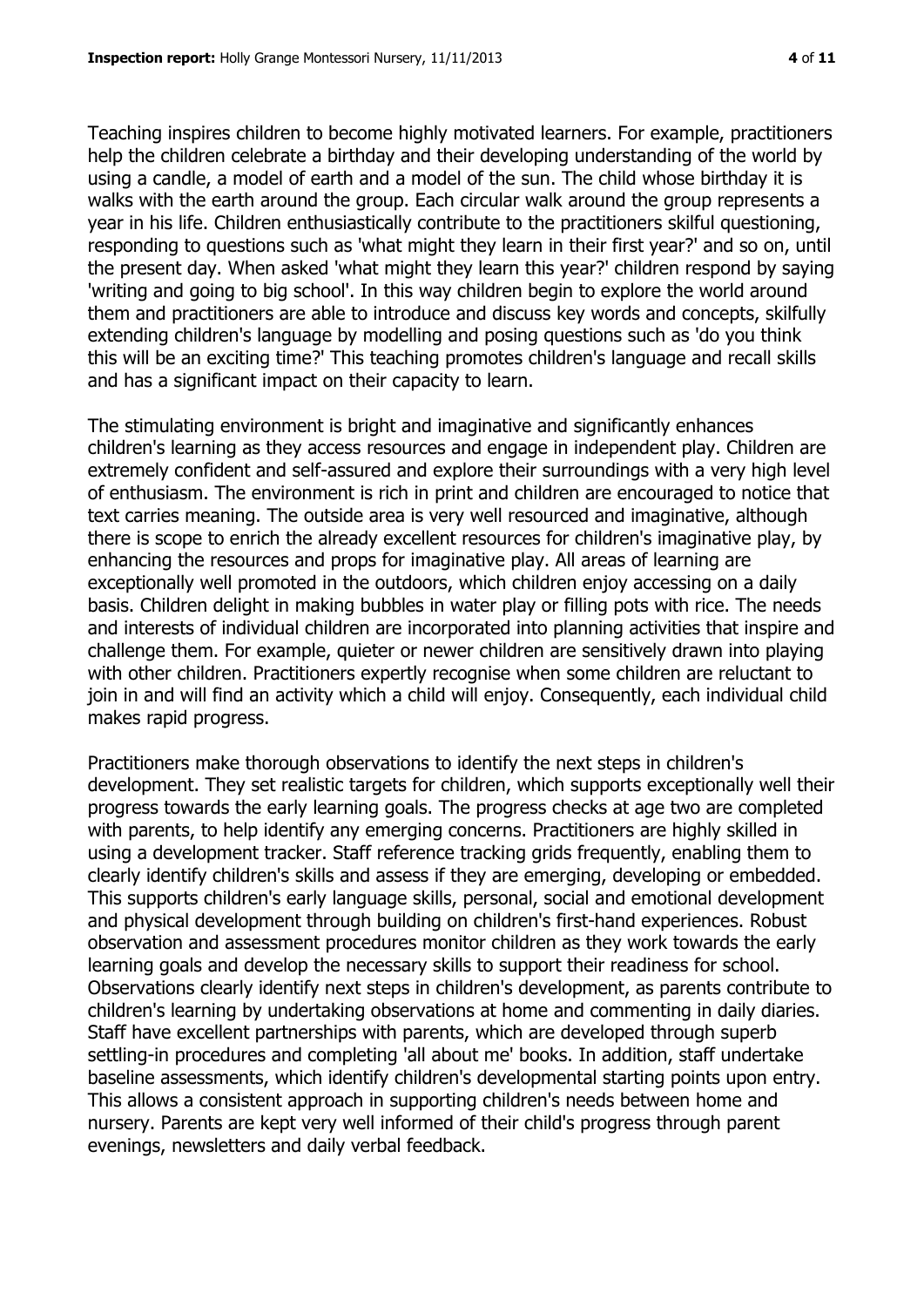#### **The contribution of the early years provision to the well-being of children**

The highly-effective key person system helps children to settle easily into the nursery and is tailored to children's needs. For example, when the key person is away on holiday a detailed summary is given for each child to ensure other practitioners understand their needs fully. Children have ample time to form relationships with practitioners during the settling-in period. As a result, children feel extremely secure and form very strong bonds of attachment during their time in the nursery. Transition into the nursery is managed particularly well because practitioners discuss with parents how they can best meet children's individual needs. They ensure this effective transition is maintained between rooms in the nursery and as children move on to their next stage of learning. Before children move to different rooms practitioners inform parents, who have opportunities to discuss their child's readiness. Key persons always go with children to new rooms until children are confident on their own. Therefore, children feel confident and this helps them to build very close relationships with new people. Practitioners' support transitions to school or through the nursery very well to ensure children remain confident and selfassured. For example, teachers visit the nursery and practitioners introduce children to the school. As a result, children feel comfortable during the changeover period. Consequently, they are fully at ease, which contributes significantly to children's abilities to form new relationships.

Children are very self-assured and demonstrate high levels of self-discipline and independence. For example, they understand where things are and have no difficulty selecting and sharing resources and toys they are interested in. Even very young children treat others with respect by talking politely to their peers. Children say please, thank you and excuse me. Practitioners are highly skilled and effective in managing children's behaviour and therefore children understand rules and boundaries and demonstrate excellent behaviour at all times. Children learn to keep themselves safe indoors and outside, for example they understand that the gentle reminders from practitioners to sit down while using scissors are to make sure that they stay safe. Practitioners are highly skilled in recognising the uniqueness of each child and providing for their individual needs and interests. Babies are confident to explore their surroundings safe in the knowledge they have the support of nurturing practitioners and feel secure. They form close attachments to the practitioners and enjoy cuddles with them. Children are wellnourished. They readily drink water and enjoy healthy snacks of fresh fruit and eat wellbalanced and nutritious meals. Food is freshly prepared every day on the premises and this helps children to establish healthy eating habits. Children serve themselves, enjoying chilli-con-carne with rice. They happily sit in small groups at meal times with their friends and practitioners, which successfully promotes their conversational and social skills. Babies demonstrate independent self-care skills, as practitioners encourage them to feed themselves, starting with attempts to hold their own feeding cups. Practitioners respect children's individual care needs and routines very well, allowing children to access the bathroom and wash their hands independently before meals and after messy play activities. All children thrive from opportunities to play and explore in the fresh air every day, as they have an abundance of opportunities to enjoy the outdoor environment in all weathers.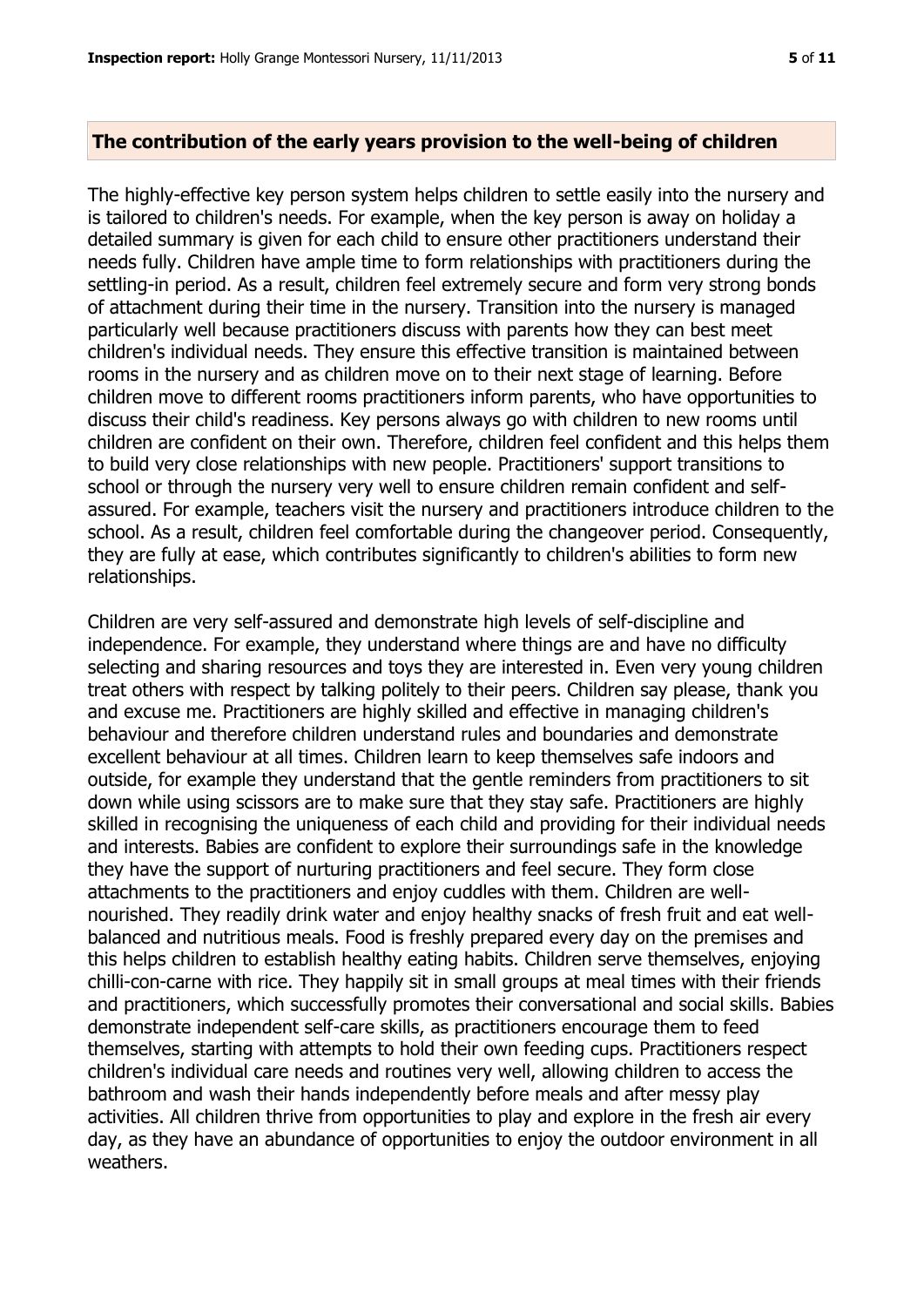Practitioners encourage and promote children's independence skills impressively, skilfully interacting with their play at the most appropriate times to extend and support their high quality learning and development. Opportunities are consistently explored for all children to attend to their personal hygiene. Children serve themselves and others at lunch time and clear away afterwards. Practitioners frequently praise children, resulting in a great sense of achievement that prompts children to develop these skills further. Daily physical activities help children to learn about the effects of exercise on their bodies. Quiet activities and sleep time after lunch ensure there is a good balance between rest and vigorous play. The care arrangements ensure children's well-being is substantially promoted in the nursery.

# **The effectiveness of the leadership and management of the early years provision**

Leadership is inspirational. The registered provider and management team pursue excellence in all areas. They have consistently high expectations for the quality of care, learning and development that are offered to children. Procedures and documentation are robustly reviewed and updated to ensure that all the requirements of the Statutory framework for the Early Years Foundation Stage are exceptionally well met. Comprehensive policies and procedures are reviewed regularly to ensure they meet the safeguarding and welfare requirements and reflect the outstanding practice. All practitioners have attended mandatory safeguarding training and this is reviewed frequently. They have an excellent knowledge of the signs to be concerned about and know what to do if there is a concern. This means children are safeguarded extremely well.

Managers and practitioners have embraced the culture of self-evaluation and their high aspirations ensure continued improvements are detailed in comprehensive development plans for the nursery. Parents contribute significantly to the quality of the nursery through evaluation processes, questionnaires and their daily interaction with practitioners. Rigorous and robust recruitment procedures ensure that all practitioners are suitable to work with children. A thorough induction programme provides excellent support, encourages teamwork and sets very high standards. This ensures all practitioners, including apprentices and students, are well prepared to contribute to the superb service provided.

Managers consistently observe and review the work of practitioners and the educational programme, which significantly enhances the quality of teaching and learning. Performance and appraisal monitoring is of a high quality ensuring that training and professional development is tailored to both the practitioner's needs and to those of the children. Practitioner's individual skills are recognised and they work exceptionally well together as a team. Consequently, they feel valued and are very motivated. Practitioners value the opportunities to reflect and improve their practice. The premises are secure throughout so no unauthorised person is able to gain access. Rigorous risk assessments of the premises and outings, completion of regular fire drills and qualified first aiders means children's well-being is paramount. Practitioners respond instantly when concerns are raised. There is an exceptionally positive partnership with parents, who express how they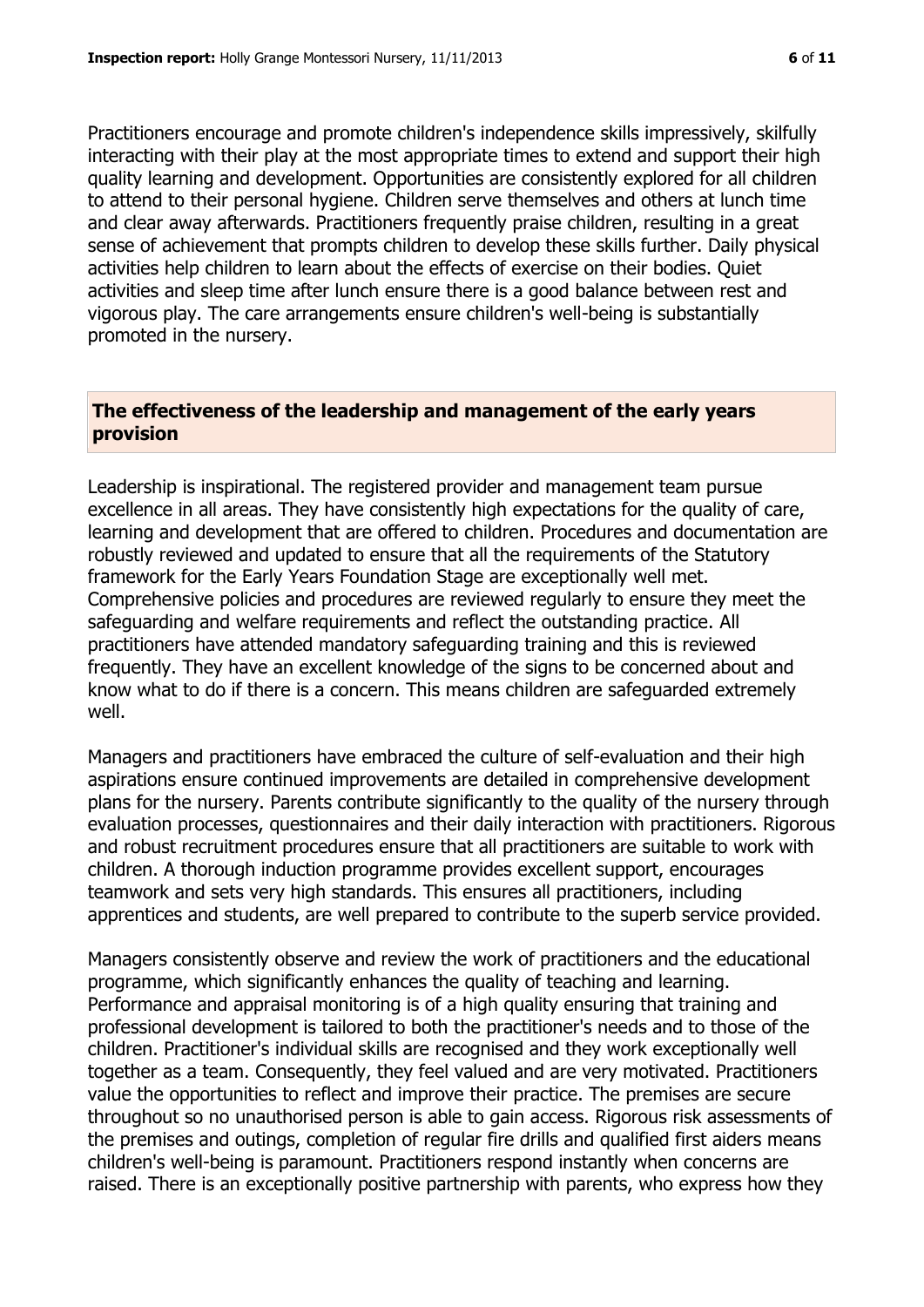are encouraged to be involved in their children's learning and comment on the structured learning environment and the high quality of practitioners. Exemplary partnerships with external agencies involved in supporting children's care and education mean that the needs of all the children are exceptionally well met.

# **The Childcare Register**

| The requirements for the compulsory part of the Childcare Register are | Met |
|------------------------------------------------------------------------|-----|
| The requirements for the voluntary part of the Childcare Register are  | Met |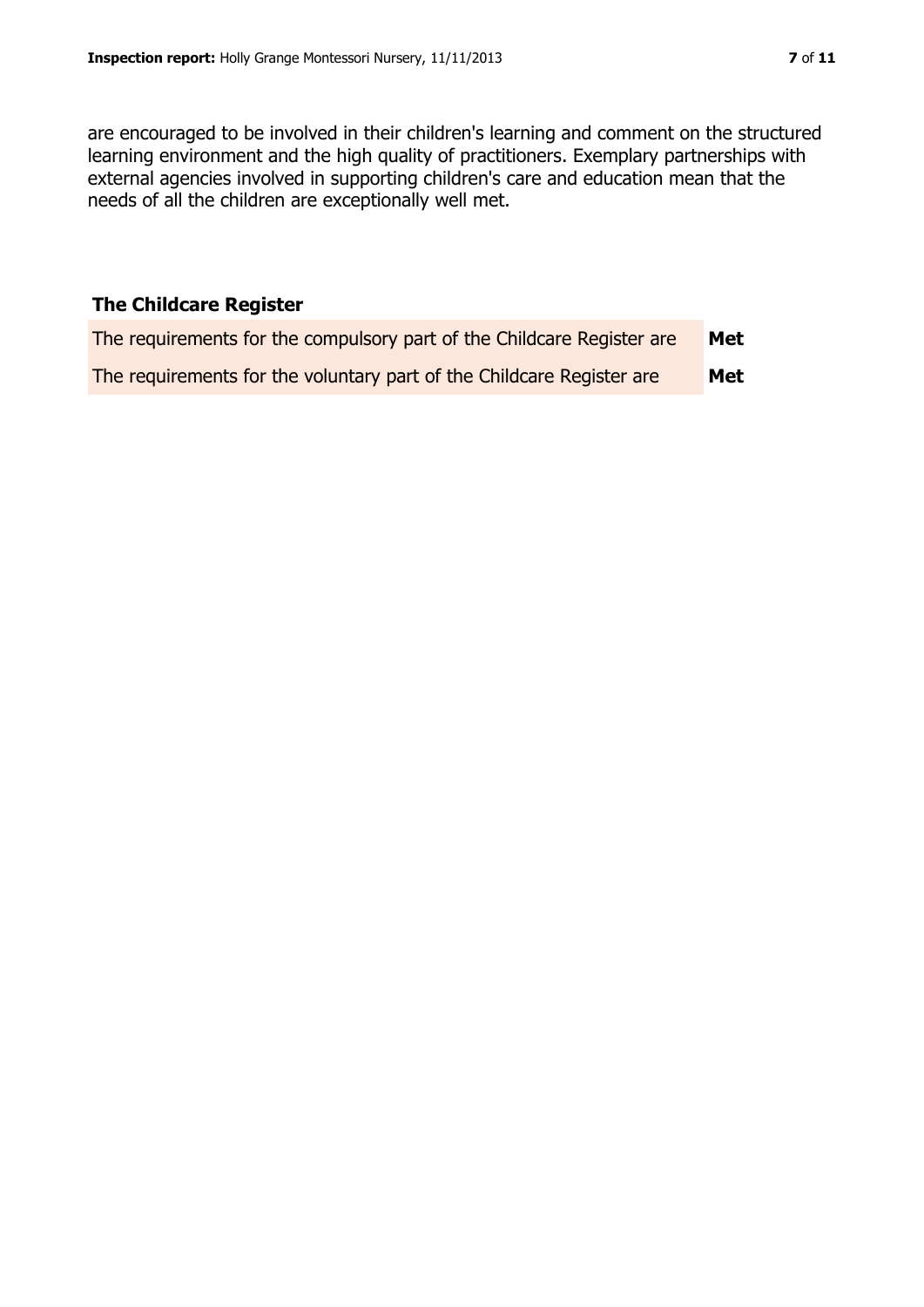# **What inspection judgements mean**

# **Registered early years provision**

| <b>Grade</b> | <b>Judgement</b>        | <b>Description</b>                                                                                                                                                                                                                                                                                                                                                                                |
|--------------|-------------------------|---------------------------------------------------------------------------------------------------------------------------------------------------------------------------------------------------------------------------------------------------------------------------------------------------------------------------------------------------------------------------------------------------|
| Grade 1      | Outstanding             | Outstanding provision is highly effective in meeting the needs<br>of all children exceptionally well. This ensures that children are<br>very well prepared for the next stage of their learning.                                                                                                                                                                                                  |
| Grade 2      | Good                    | Good provision is effective in delivering provision that meets<br>the needs of all children well. This ensures children are ready<br>for the next stage of their learning.                                                                                                                                                                                                                        |
| Grade 3      | Requires<br>improvement | The provision is not giving children a good standard of early<br>years education and/or there are minor breaches of the<br>safeguarding and welfare requirements of the Early Years<br>Foundation Stage. It will be monitored and inspected within<br>twelve months of the date of this inspection.                                                                                               |
| Grade 4      | Inadequate              | Provision that is inadequate requires significant improvement<br>and/or enforcement action. The provision is failing to give<br>children an acceptable standard of early years education and/or<br>is not meeting the safeguarding and welfare requirements of<br>the Early Years Foundation Stage. It will be monitored and<br>inspected again within six months of the date of this inspection. |
| Met          |                         | The provision has no children on roll. The inspection judgement<br>is that the provider continues to meet the requirements for<br>registration.                                                                                                                                                                                                                                                   |
| Not met      |                         | The provision has no children on roll. The inspection judgement<br>is that the provider does not meet the requirements for<br>registration.                                                                                                                                                                                                                                                       |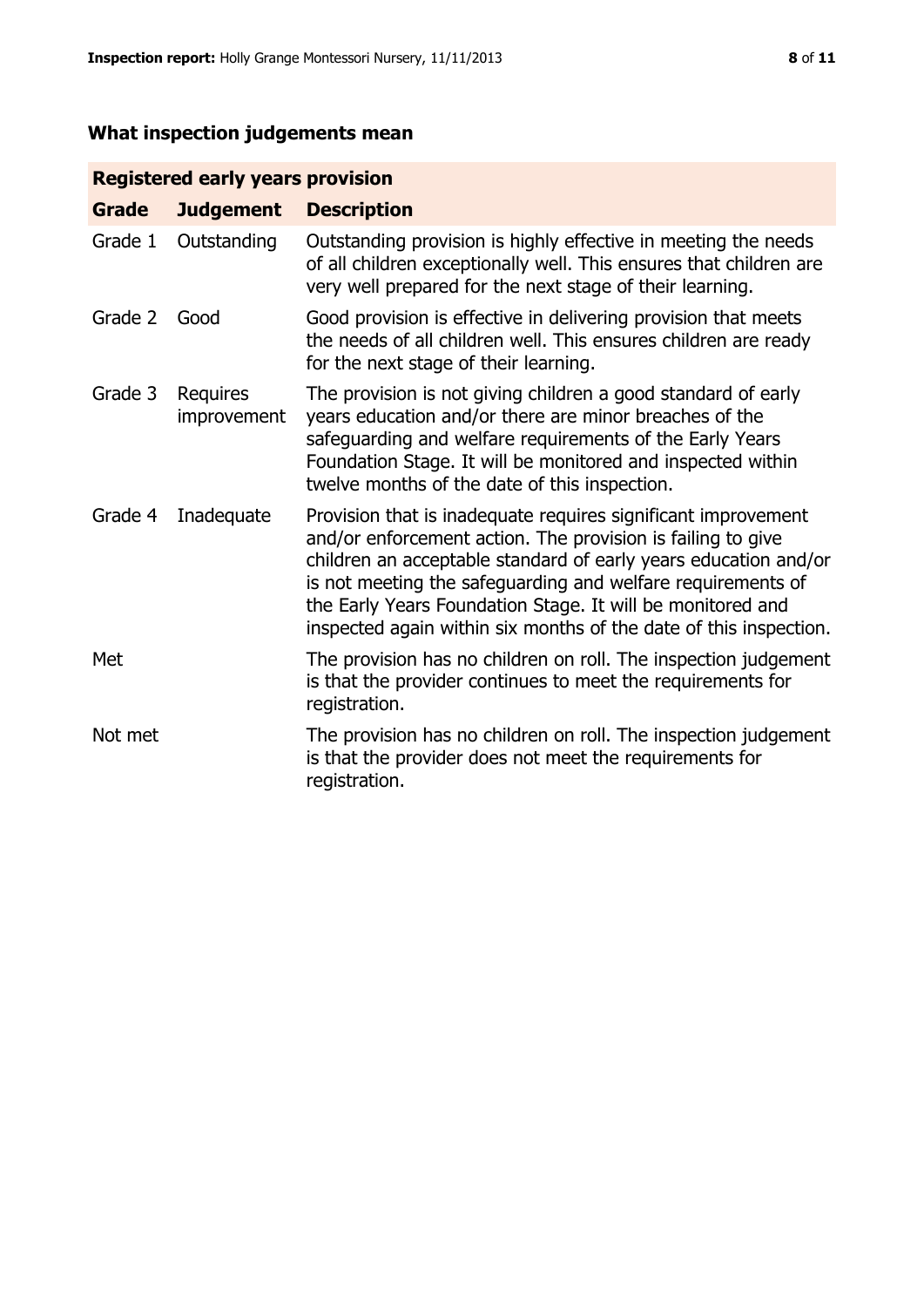#### **Inspection**

This inspection was carried out by Ofsted under sections 49 and 50 of the Childcare Act 2006 on the quality and standards of provision that is registered on the Early Years Register. The registered person must ensure that this provision complies with the statutory framework for children's learning, development and care, known as the Early Years Foundation Stage.

#### **Setting details**

| Unique reference number       | EY461301                                                |
|-------------------------------|---------------------------------------------------------|
| <b>Local authority</b>        | <b>Cheshire West and Chester</b>                        |
| <b>Inspection number</b>      | 916788                                                  |
| <b>Type of provision</b>      | Full-time provision                                     |
| <b>Registration category</b>  | Childcare - Non-Domestic                                |
| Age range of children         | $0 - 17$                                                |
| <b>Total number of places</b> | 38                                                      |
| Number of children on roll    | 61                                                      |
| <b>Name of provider</b>       | Holly Grange Montessori Nursery (Cuddington)<br>Limited |
| Date of previous inspection   | not applicable                                          |
| <b>Telephone number</b>       | 01606889888                                             |

Any complaints about the inspection or the report should be made following the procedures set out in the quidance *'Complaints procedure: raising concerns and making complaints* about Ofsted', which is available from Ofsted's website: www.ofsted.gov.uk. If you would like Ofsted to send you a copy of the guidance, please telephone 0300 123 4234, or email enquiries@ofsted.gov.uk.

# **Type of provision**

For the purposes of this inspection the following definitions apply:

Full-time provision is that which operates for more than three hours. These are usually known as nurseries, nursery schools and pre-schools and must deliver the Early Years Foundation Stage. They are registered on the Early Years Register and pay the higher fee for registration.

Sessional provision operates for more than two hours but does not exceed three hours in any one day. These are usually known as pre-schools, kindergartens or nursery schools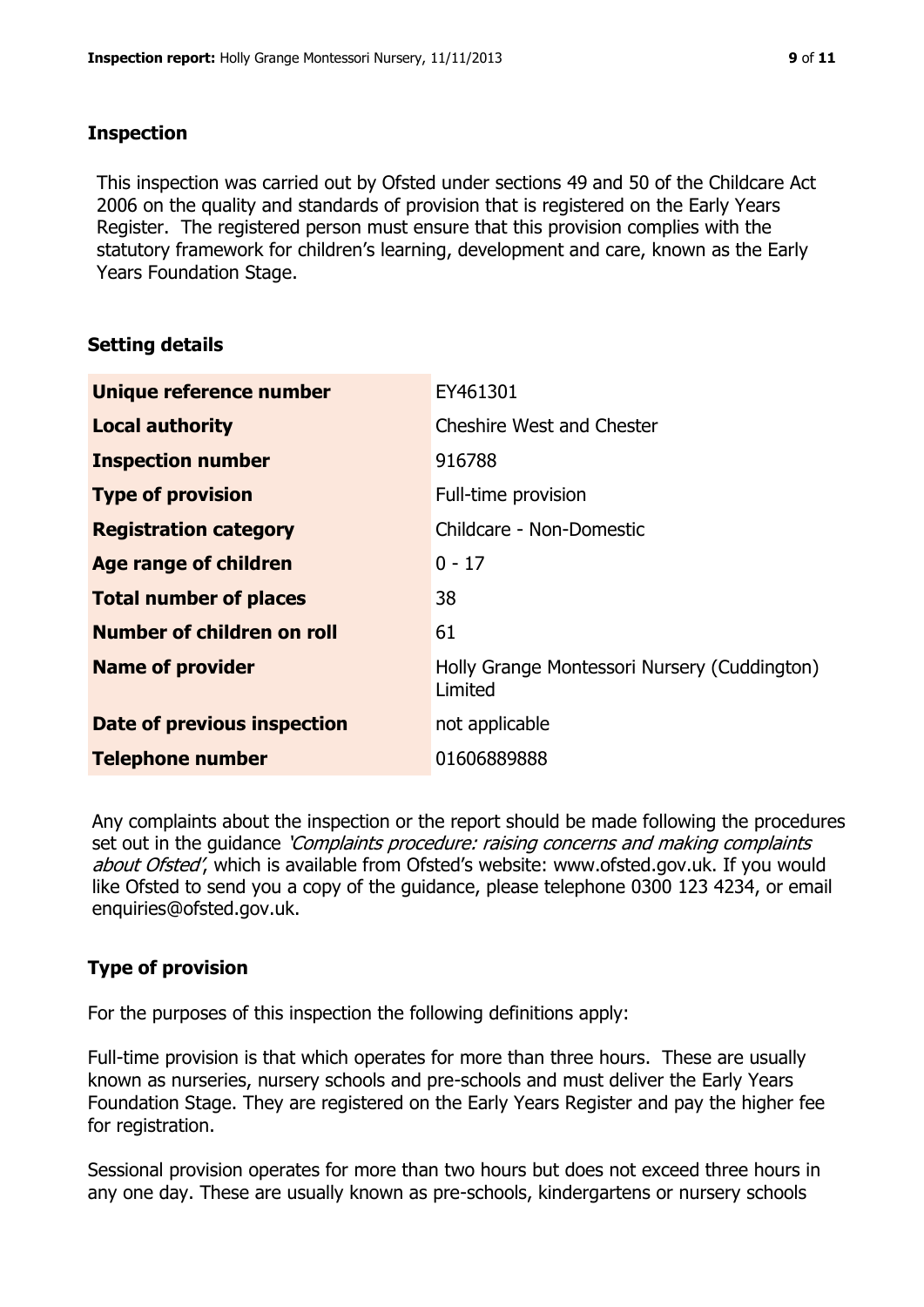and must deliver the Early Years Foundation Stage. They are registered on the Early Years Register and pay the lower fee for registration.

Childminders care for one or more children where individual children attend for a period of more than two hours in any one day. They operate from domestic premises, which are usually the childminder's own home. They are registered on the Early Years Register and must deliver the Early Years Foundation Stage.

Out of school provision may be sessional or full-time provision and is delivered before or after school and/or in the summer holidays. They are registered on the Early Years Register and must deliver the Early Years Foundation Stage. Where children receive their Early Years Foundation Stage in school these providers do not have to deliver the learning and development requirements in full but should complement the experiences children receive in school.